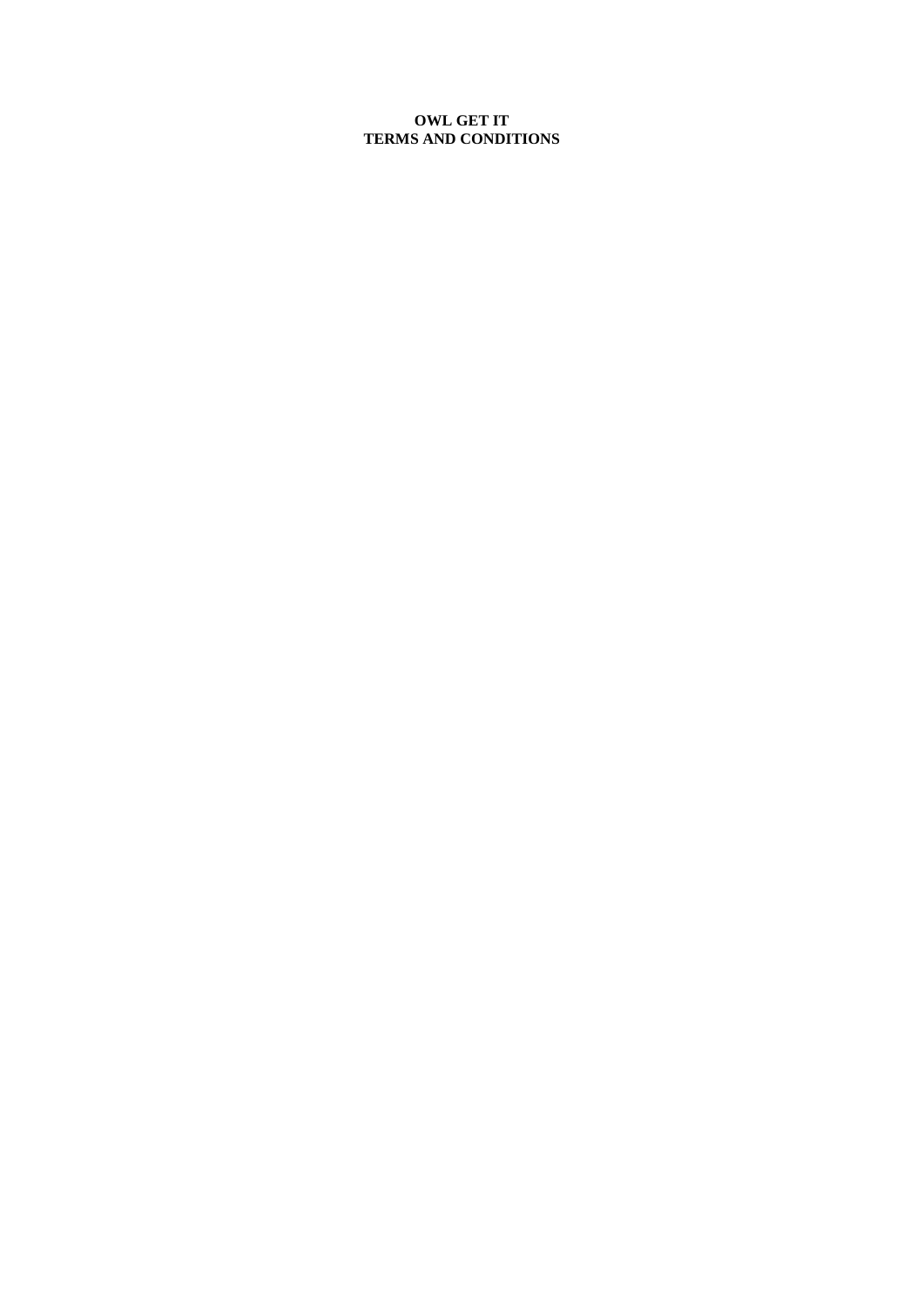# **CONTENTS**

## **CLAUSE**

| $1_{\cdot}$ |                                                                                 |
|-------------|---------------------------------------------------------------------------------|
| 2.          |                                                                                 |
| 4.          |                                                                                 |
| 5.          |                                                                                 |
| 6.          |                                                                                 |
| 7.          |                                                                                 |
|             | 8. How to cancel the contract with us (including if you have changed your mind) |
|             |                                                                                 |
|             |                                                                                 |
|             |                                                                                 |
|             |                                                                                 |
|             |                                                                                 |
|             |                                                                                 |

# **SCHEDULE**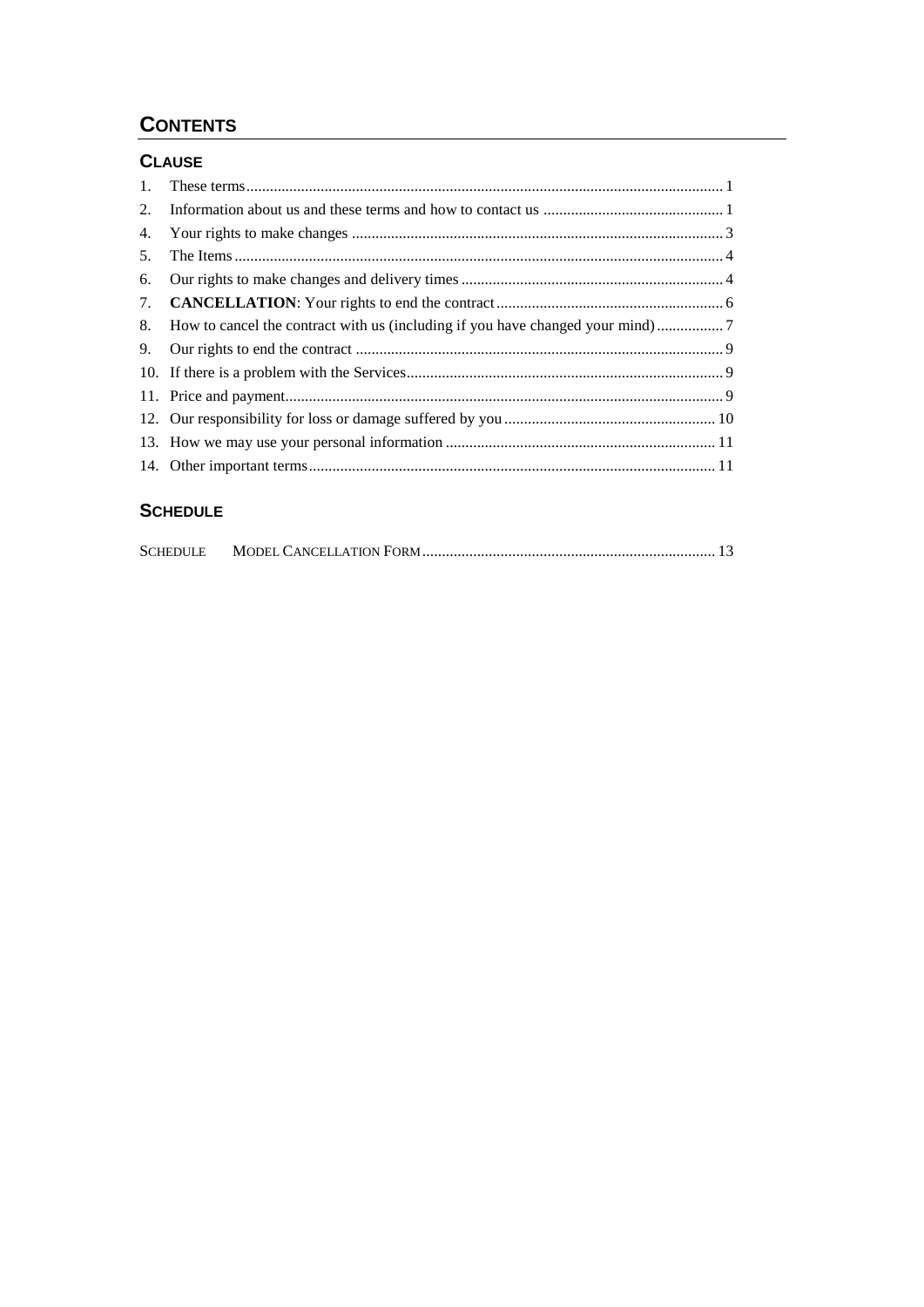### **OUR TERMS**

#### **1. THESE TERMS**

- 1.1 **What these terms cover**. These are the terms and conditions on which we supply our Services to you.
- 1.2 **Why you should read them**. Please read these terms carefully before you submit your order to us. These terms tell you who we are, how we will provide products to you, how you and we may change or end the contract, what to do if there is a problem and other important information. If you think that there is a mistake in these terms or you think any changes are required, please contact us to discuss.

### 1.3 **Personal information and Registration**

When registering to use [www.owlgetit.co.uk](http://www.owlgetit.co.uk/) (our 'Website') you must register your email address and password. You remain responsible for all actions taken under the chosen username and password and undertake not to disclose your username and password to anyone else and keep them secret.

- 1.4 We retain and use all information strictly under the **Privacy Policy** (www.owlgetit.co.uk/privacy)
- 1.5 Use of our Website is governed by our **Acceptable Use** Policy which should be read in conjunction with our Terms and Conditions.

#### **2. INFORMATION ABOUT US AND THESE TERMS AND HOW TO CONTACT US**

- 2.1 **Who we are**. We are Owl Get It Limited a company registered in England and Wales. Our company registration number is 9435817 and our registered office is at 5 Kingsley Street, Leicester, LE2 6DY.
- 2.2 **What we do**. We operate and manage an online platform which you can access through our Website. We provide two separate types of service. If you wish to purchase items which are not marketed on our Website on behalf of our partner retailers as listed on the Website ('Partners'), you should see our Concierge Service terms and conditions. These terms relate to and govern our order management service of items marketed on our Website by our Partners whereby the consumer ('you'), using the ordering process on our Website choose to purchase items from and as listed by our Partners. We then conclude the Order for you on the Partner's behalf and procure collection and delivery services from the relevant Partner ('Courier Services') to your chosen location in the [UK] as specified by you in your Order on your behalf. We track the status of your ordered items from the time the couriers contracted by us to carry out the Courier Services ('Couriers') pick them up until delivery to you. All items ordered by you through the Platform are ordered directly from your chosen Partner in accordance with that Partner's terms and conditions of sale. We also manage payment of your Order to the relevant Partner ('Services').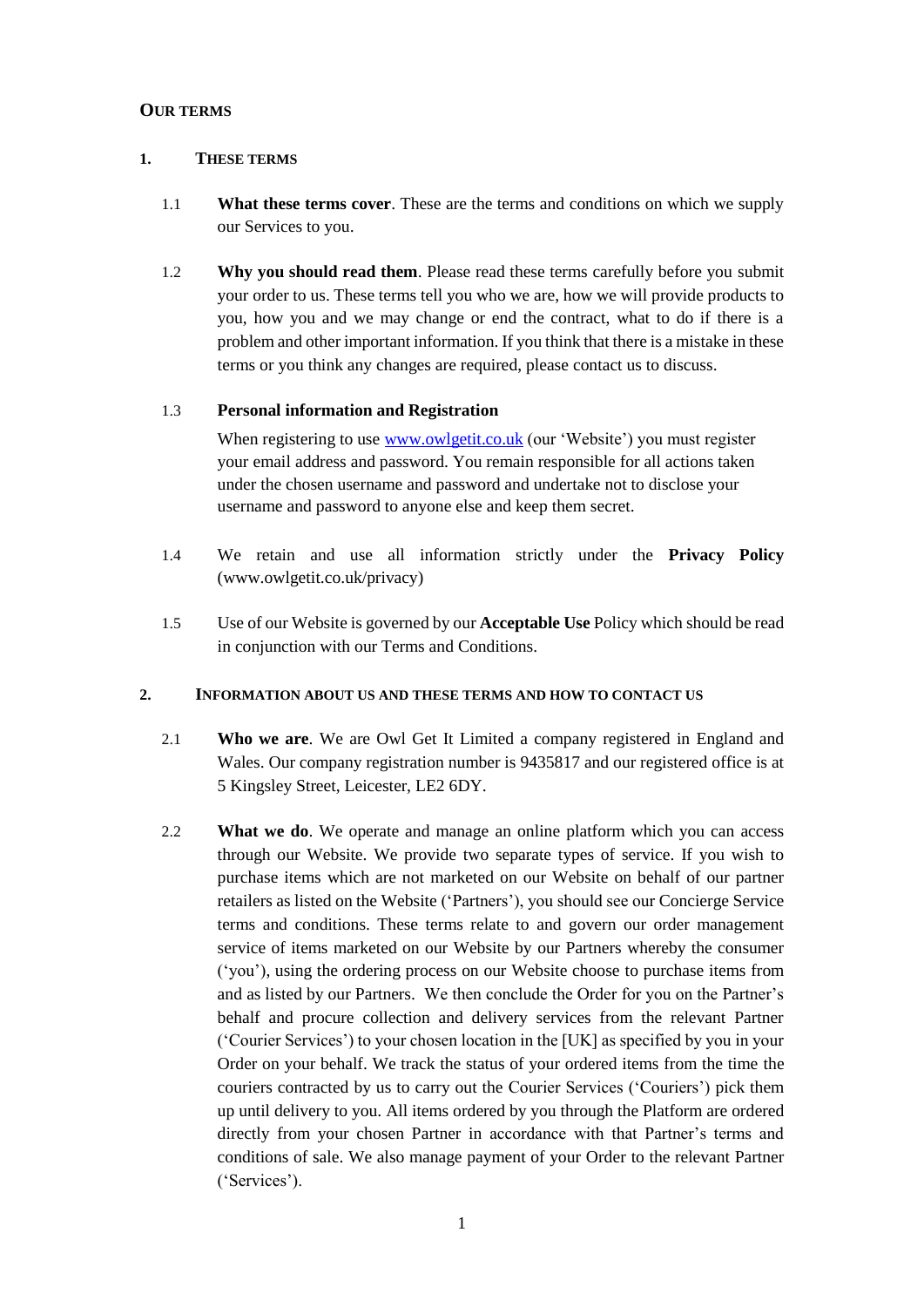- 2.3 **Your Order and application of these terms:** The contract for the purchase of the item shall be between you and the Partner, with Owl Get It concluding your purchase on behalf of the Partner and on the relevant Partner's terms and conditions. These terms and conditions ('Terms') shall apply to our Services in providing this Platform, managing the Order procedure (including payment) with the Partner and, collecting and delivering the items purchased from the Partner on your behalf ('Services'). Your contract with the relevant Partner is completed once we have paid for and collected the item on your behalf. Our contract with you is completed once we have delivered the item to you.
- 2.4 **Responsibility of the Partner:** Notwithstanding the fact that your contract with the Partner has completed upon collection on your behalf, you will still have legal rights in relation to the quality and description of the items you have ordered and legal rights to change your mind and to return or receive refunds in respect of the items you have purchased. You should refer to the Partner's terms and conditions of sale and any legal rights you may have in this regard. Such rights and obligations will be the responsibility of the relevant Partner, save where any damage to the items was caused by our Couriers during the collection and delivery service or as otherwise provided in these Terms.
- 2.5 We monitor the performance of our Partners and it is very important to us that they comply with our standards. If you have any problems with the items ordered and you are not receiving the proper customer care from the relevant Partner, please contact our Customer Services using the number and email address provided at clause 3.4 and we will endeavour to assist you.
- 2.6 Where you require a customised service collecting/delivering items which are not advertised through our Partners on the Platform, please go through our separate Concierge Services procedure, to which different terms and conditions shall apply.
- 2.7 **How to contact us**. You can contact us by telephoning our customer service team by writing to us at [info@owlgetit.co.uk.](mailto:info@owlgetit.co.uk)
- 2.8 **How we may contact you**. If we have to contact you we will do so by telephone at the number you have provided to us or by writing to you at the email address or postal address you provided to us in your order.
- 2.9 Where we use the term 'by writing' or 'in writing' in these terms, this shall include email.

### **3. Making an Order**

3.1 How we will accept your order. The process for making an order is set out on the Website. Each step allows you to check and amend any errors before submitting the order. It is your responsibility to ensure that you have completed the ordering process correctly. Once you have paid, you will receive an email confirming that your order is "Pending". You are then given time to ensure that your contact details and order summary including address for delivery are complete and accurate. We will not be responsible for any inaccuracies in your order. The relevant Partner will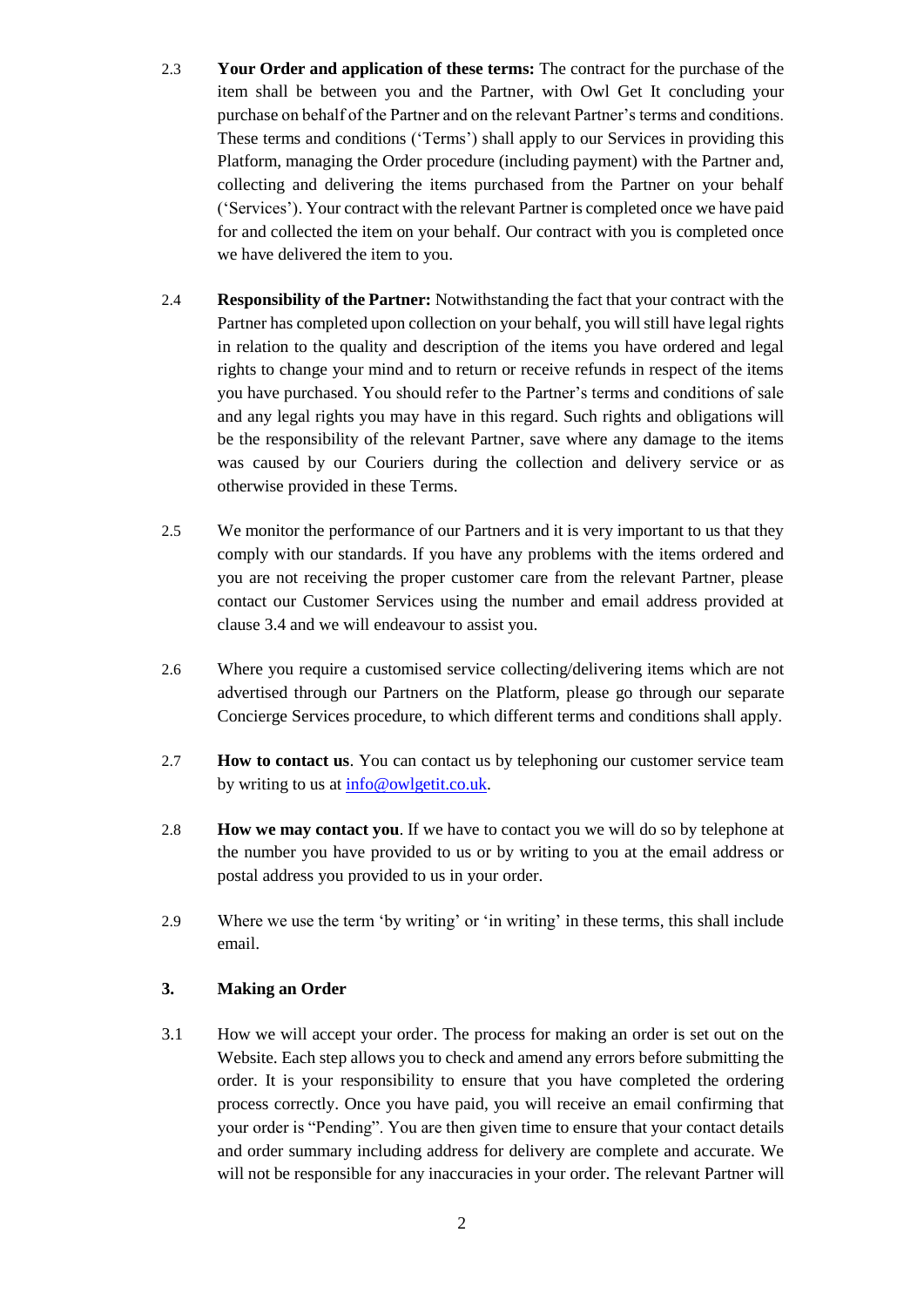either accept, cancel or reject the order. These changes in status will be followed by e-mails from us to you confirming each stage. Acceptance of your order will take place when we have a confirmed acceptance from the relevant Partner and we have sent you an email confirming the same, at which point a contract will come into existence between you and the Partner for the sale and purchase of the items ordered and between you and us for the collection and delivery of the items in accordance with these terms and conditions ('Order').

- **3.2 If we cannot accept your order**. If we are unable to accept your order for the items and /or the Courier Service, we will inform you of this in writing and will not charge you for the Order. This might be because the Partner has informed us that the item is out of stock, because of unexpected limits on our resources which we could not reasonably plan for, because we have identified an error in the price or description of the item provided by the Partner or because we are unable to meet a delivery deadline you have specified. The Partner may have an alternative offer for you and if so we will communicate that to you.
- **3.3 Your order number**. We will assign an order number to your Order and tell you what it is when we accept your Order. It will help us if you can tell us the order number whenever you contact us about your Order.
- **3.4 Eligibility.** You must be at least 18 years old to make an Order. If you are purchasing alcohol or tobacco products, you must ensure that also the person taking delivery is at least 18 years old and our drivers will check the ID of the person taking delivery if it is suspected that that person looks under 25 years old and we shall refuse delivery without liability if, either, no ID is available or that person is under 18 years old.
- **3.**5 **We only sell to the [UK]**. Our website is solely for the promotion of our Services in the [UK]. Unfortunately, we do not deliver to addresses outside this area. Once you sign up to make an Order we will ask you for your postcode and will inform you before any Order is made whether we can deliver to your address.
- **3.**6 We cannot accept orders for items which have a total value of £1000 or more.

#### **4. YOUR RIGHTS TO MAKE CHANGES**

- 4.1 **When submitting an Order to purchase items, it is your responsibility to ensure that all information provided by you in relation to your requirements is complete and accurate. In particular, you must specify any requirements you may have in relation to delivery or otherwise and, if you are ordering food products, you must specify any allergies you may have. If you have any specific queries about the items, please contact the Partner directly.**
- 4.2 If you wish to make changes to the items you have ordered please contact the Partner and he will let you know if the change is possible. If, when you contact the Partner, the Partner has started to process your Order or we have commenced delivery of your Order, then changes may not be possible. If it is possible, the Partner will let you know about any changes to the price of the items or Courier Services (together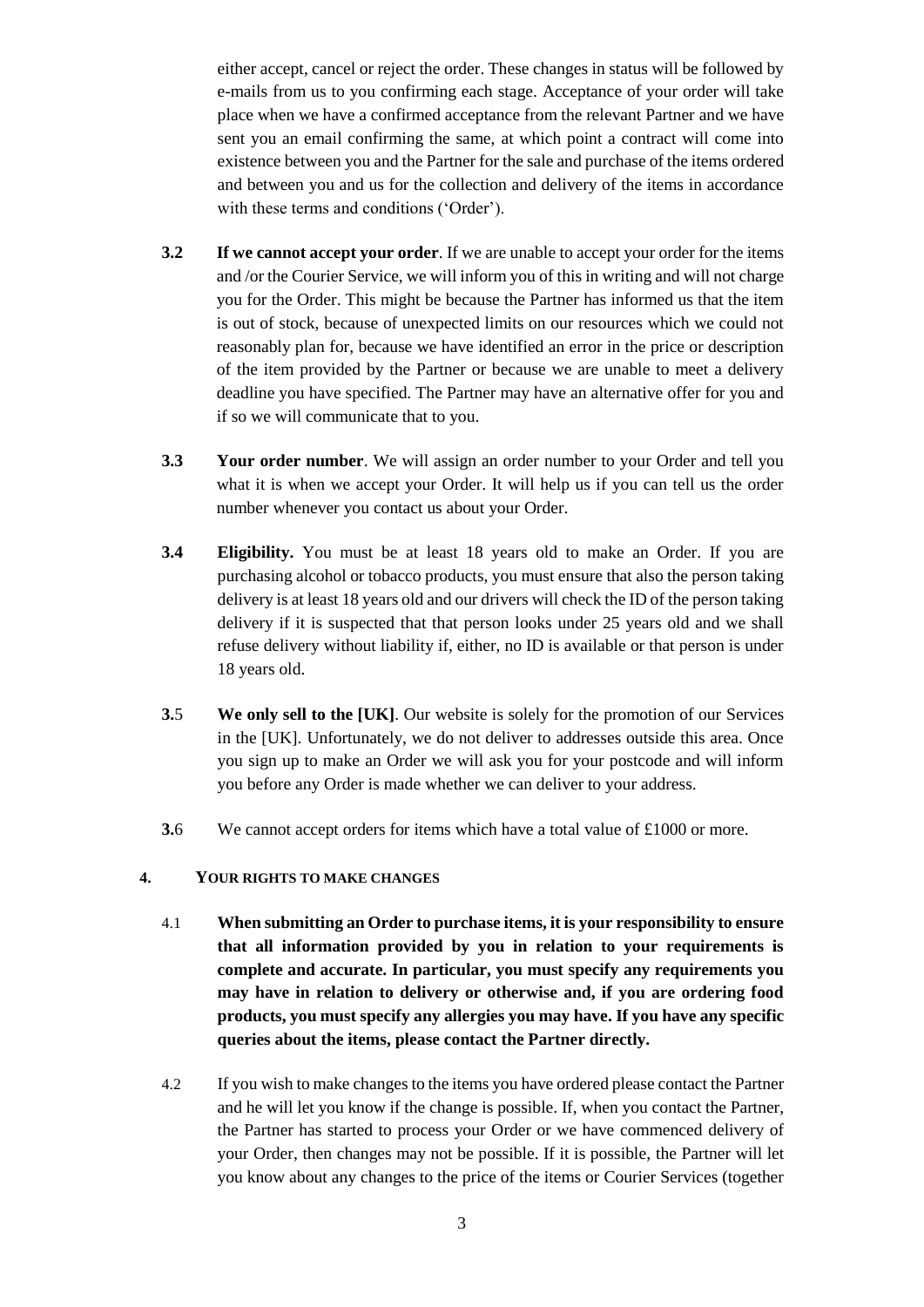'the Product'), the timing of supply or anything else which would be necessary as a result of your requested change and ask you to confirm whether you wish to go ahead with the change. If we cannot make the change or the consequences of making the change are unacceptable to you, you may want to end the contract (see clause 7, Your rights to end the contract).

### **5. THE ITEMS**

- 5.1 **Items may vary slightly from their pictures or description**. The images of the items on our website are for illustrative purposes only. Although we have made every effort to display the colours accurately, we cannot guarantee that display of the colours accurately reflects the colour of the products. Your product may vary slightly from those images.
- 5.2 **Item packaging may vary**. The packaging of the item may vary from that shown in images on our website.

### **6. OUR RIGHTS TO MAKE CHANGES AND DELIVERY TIMES**

- 6.1 **W**e may have to make changes to your Order, but if we do so we will notify you and you may then contact us to end the contract before the changes take effect and receive a refund for any items or Services paid for but not received, such changes may be required where, for example: items are unavailable or the Courier Services will be delayed. When we deliver your items you must check that all items ordered are as per your Order and we will ask you to sign off on your Order before we leave the items with you.
- 6.2 **If the Order is for one-off services**. We will begin the Services on the date and time agreed in the Order. The estimated completion date and time for the Courier Services is as told to you during the order process. We provide a tracking service for your Order and if we anticipate that we will fail to deliver within the estimated time, we will keep you informed by SMS and email and provide you with an updated time of delivery. We will always send you an SMS message to the mobile telephone number provided by you upon arrival at the Delivery Location*.* We always endeavour to ensure your items are delivered by the time specified in your Order however sometimes the weather or traffic conditions can cause delay despite our efforts in that regard. The estimated completion time for the Services will also depend on whether any delays are caused by the Partner's failure to have the item ready for collection when our Couriers arrive to collect them. We are responsible only for the Courier Services and not the items provided by the Partners. We shall have no liability for any delays in our Courier Service caused by a Partner.
	- **6.3 If the Order is for ongoing scheduled Services**. We will supply the Services to you on the scheduled dates and times until the Services are completed or you end the contract as described in clause 7 or we end the contract by written notice to you as described in clause 9. See also paragraph 6.2 above in relation to any delays caused by the relevant Partners from whom the items are purchased.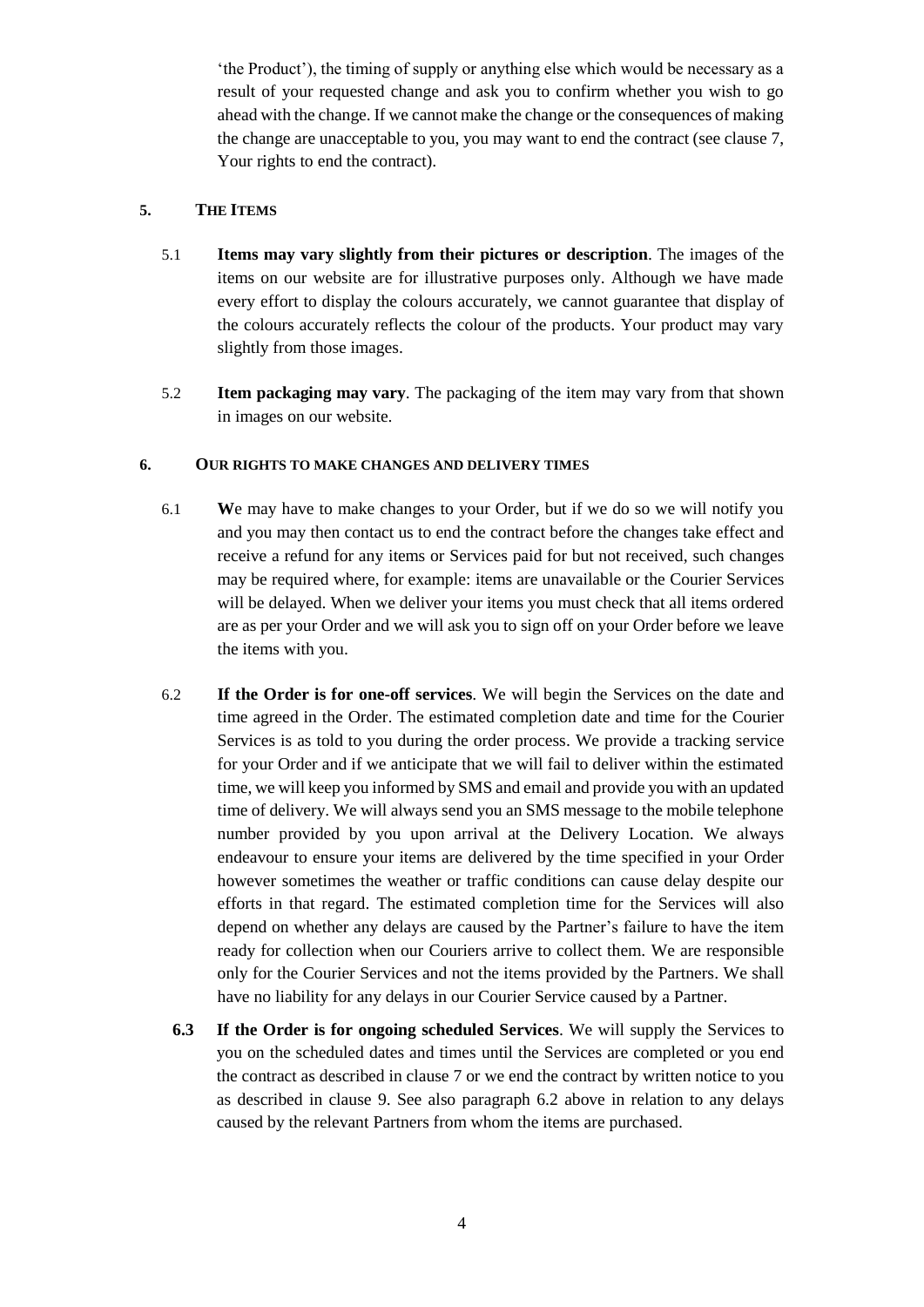- 6.4 **We are not responsible for delays outside our control**. If our supply of the Services is delayed by an event outside our control then we will contact you as soon as possible to let you know and we will take steps to minimise the effect of the delay. Provided we do this we will not be liable for delays caused by the event, but if there is a risk of substantial delay you may contact us to end the contract and receive a refund for any Services you have paid for but not received.
- 6.5 **If you are not at the Delivery Location when you are required to take delivery**. If no one is available at your address to take delivery, we will leave you a message informing you of how to rearrange delivery or how to collect your items. If the items are Excluded Items, we will not rearrange delivery but you will need to make a new Order.
- 6.6 **If you do not re-arrange delivery or collection**. If you do not collect the items from us or if, after a failed delivery to you, you do not re-arrange delivery, we will contact you for further instructions and may charge you for storage costs and any further delivery/collection costs. If, despite our reasonable efforts, we are unable to contact you or re-arrange delivery we may end the contract and clause 9.2 will apply.
- 6.7 If, when our Couriers arrive to make delivery at the Delivery Location they suffer any form of abusive or violent behaviour, we reserve the right not to make the delivery and to end the contract and clause 9.2 shall apply.
- 6.8 **Your legal rights if we miss the deadline for completion of the Services or any of them**. If we miss the deadline for any of the Services, save where such failure is in any way due to delay by any of the Partners from whom our Couriers were collecting your items, then you may treat the contract as at an end straight away if any of the following apply:
	- (a) we have refused to complete the Services;
	- (b) completion of the Services within the delivery deadline was essential (taking into account all the relevant circumstances); or
	- (c) you told us before we accepted your order that completion of the Services within the delivery deadline was essential.
- 6.9 **Setting a new deadline for completion**. If you do not wish to treat the contract as at an end straight away, or do not have the right to do so under clause 7.6, you can give us a new deadline for completion, which must be reasonable, and you can treat the contract as at an end if we do not meet the new deadline.
- 6.10 **We may suspend supply of the Services if you do not pay**. If you do not pay us for the Services when you are supposed to (see clause 11.4) and you still do not make payment when we remind you that payment is due, we may suspend supply of the Services until you have paid us the outstanding amounts. We will contact you to tell you we are suspending supply of the Services. We will not suspend the Services where you dispute the unpaid invoice (see clause 11.3). We will not charge you for the Services during the period for which they are suspended. As well as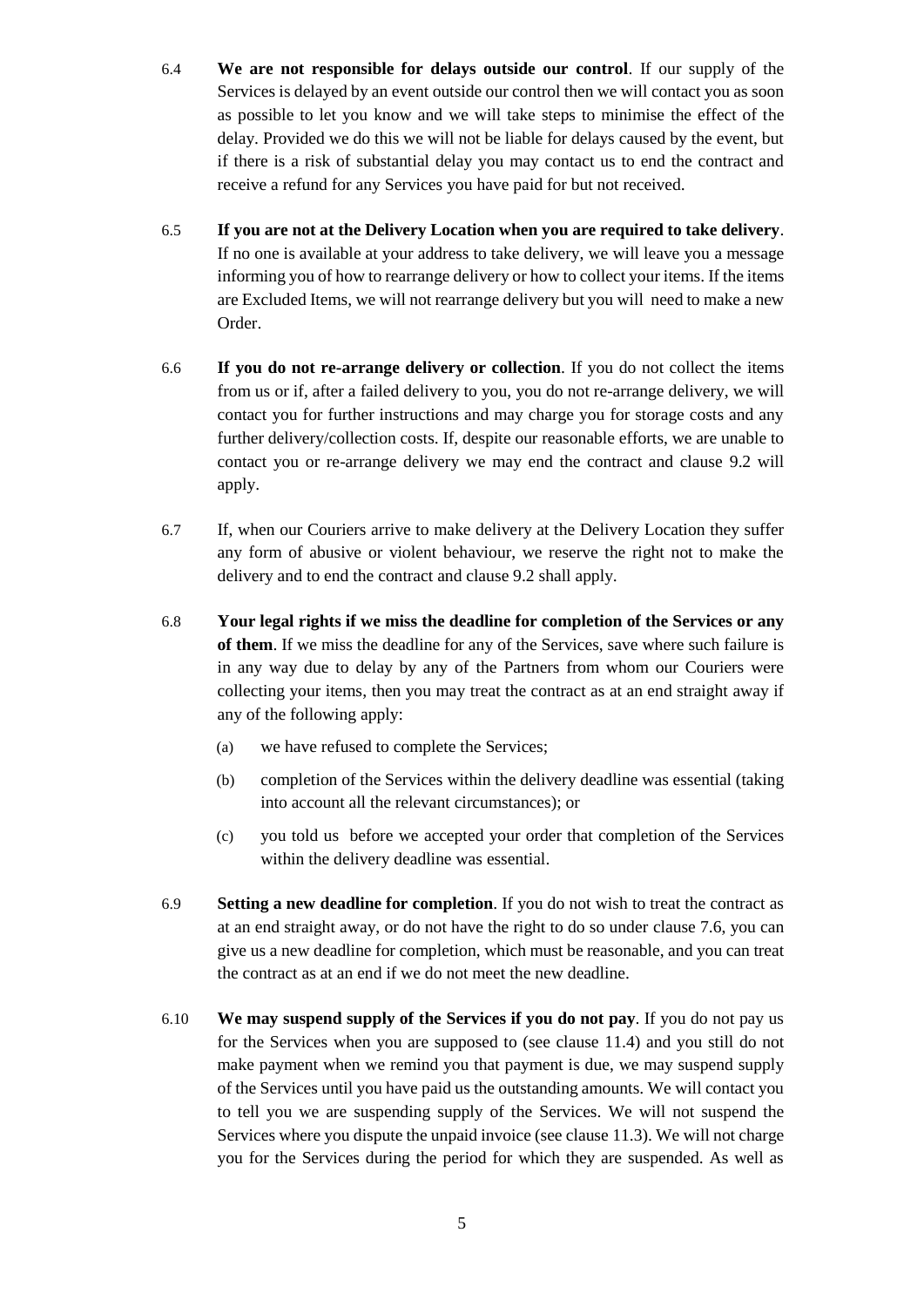suspending the Services we can also charge you interest on your overdue payments (see clause 11.4).

### **7. CANCELLATION: YOUR RIGHTS TO END THE CONTRACT**

### **IF YOU DO WISH TO CANCEL THE CONTRACT FOR ANY REASON WHATSOEVER – SEE CLAUSE 8 BELOW WHICH EXPLAINS WHO TO CONTACT AND HOW.**

- 7.1 **You can always end your contract with us**. Your rights when you end the contract will depend on whether there is anything wrong with the Services, how we are performing and when you decide to end the contract:
	- (a) If you want to end the contract because of something we have done or have told you we are going to do, see clause 7.2;
	- (b) **If you have just changed your mind about the Order, see** clause 7.6. You may be able to get a refund if you are within the cooling-off period, but this may be subject to deductions and you will have to pay the costs of return of any items we have purchased on your behalf;
	- (c) **In all other cases (if we are not at fault and there is no right to change your mind), see** *clause* **[7.7.](#page-8-0)**
- 7.2 **Ending the contract because of something we have done or are going to do**. If you are ending a contract for a reason set out at (a) to (e) below the contract will end immediately and we will refund you in full for any Services which have not been provided and you may also be entitled to compensation. The reasons are:
	- (a) we have told you about a change to your Order or these terms with which you do not agree to (see clause 6.1);
	- (b) we have told you about an error in the price of the Services you have ordered and you do not wish to proceed;
	- (c) there is a risk that supply of the Services may be significantly delayed because of events outside our control; or
	- (d) you have a legal right to end the contract because of something we have done wrong (including because we have completed the Services late).
- 7.3 **Exercising your right to change your mind (Consumer Contracts Regulations 2013)**. For most products bought online you have a legal right to change your mind within 14 days and receive a refund. These rights, under the Consumer Contracts Regulations 2016.
- 7.4 **When you don't have the right to change your mind**. You do not have a right to change your mind in respect of any Services, once these have been completed, even if the cancellation period is still running.
- 7.5 **Just because you cannot change your mind in respect of our Services, you may still have a right to change your mind in respect of the items purchased**. Please contact the relevant Partner for more information and/or see the Partner's terms and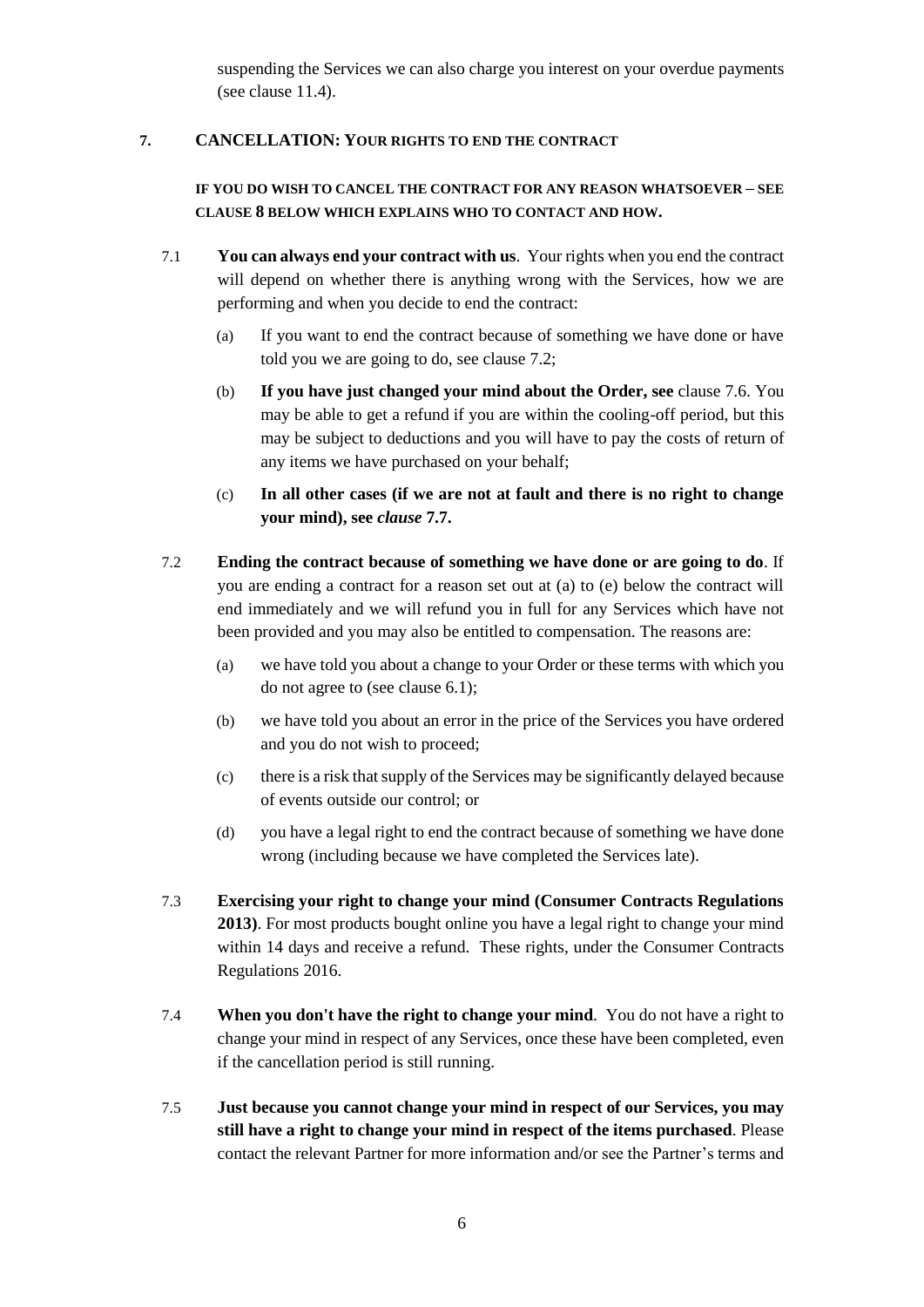conditions and the summary of your legal rights in relation to the purchase of items as set out in these Terms;

- 7.6 **How long do I have to change my mind?** How long you have depends on your Order and how it is delivered. **Where your Order is for Services such as our Courier Services**, you have 14 days after the day we email you to confirm we accept your Order. However, once we have completed the Courier Services subject of your Order you cannot change your mind, even if the period is still running. If you cancel after we have started the Services, you must pay us for the Services provided up until the time you tell us that you have changed your mind. This does not affect your rights to change your mind in relation to items purchased where the cancellation period is still running.
- <span id="page-8-0"></span>7.7 **Ending the contract where we are not at fault and there is no right to change your mind**. Even if we are not at fault and you do not have a right to change your mind (see clause 7.1), you can still end the contract before it is completed, but you may have to pay us compensation. A contract for services is completed when we have finished providing the services and you have paid for them. If you want to end a contract before it is completed where we are not at fault and you have not changed your mind, just contact the Partner to let us know. The contract will end immediately and we will refund any sums paid by you for Services not provided but we may deduct from that refund (or, if you have not made an advance payment, charge you) reasonable compensation for the net costs we will incur as a result of your ending the contract including any sums paid to the Partner for the items which cannot be returned or refunded.

## **8. HOW TO CANCEL THE ORDER/CONTRACT (INCLUDING IF YOU HAVE CHANGED YOUR MIND)**

- 8.1 **Tell the Partner you want to terminate the Order by contacting the establishment directly**. **Cancelling of orders when contacting partners will be pending the following;**
	- (a) If an order is still 'Pending' and has not yet been commenced. You will be entitled to receive a full refund.
	- (b) If an order has been 'Accepted' a refund will be subject to partner's discretion or in the case of a Concierge service order – At the discretion of the partner. In this instance only a partial refund will be provided for the services used up until that point. If the order has commenced there is a good chance that you will not be able to cancel the order and therefore be illegible for a refund.
	- (c) If an order has been accepted and a courier has been assigned (confirmed via the courier tracking message you will receive). You will not be entitled to a refund.
	- (d) In all instances you will receive an email confirming your cancellation. The refunds will be provided to you as per these terms.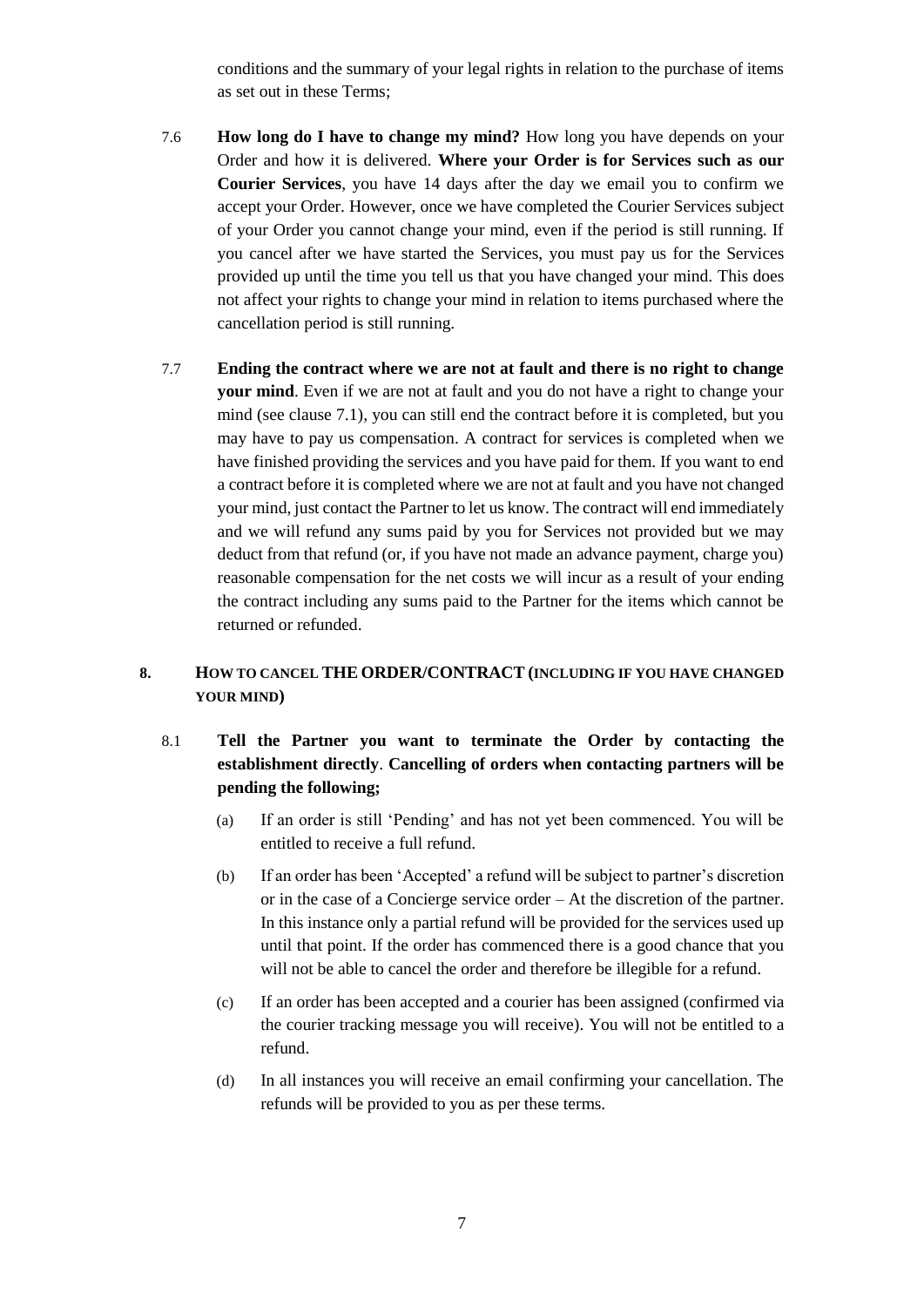- 8.2 In the event that you are having problems dealing with the Partner and, unless we have completed our Services to you and the items have been delivered in accordance with these Terms, you can speak to us by doing one of the following:
	- (a) **Phone or email**. Call customer services on the number or email address provided. Please provide your name, home address, details of the order and, where available, your phone number and email address.
	- (b) **Online**. Complete the 'Contact Us' form via the 'Contact Us' link on our website.
- 8.3 **Returning items after ending the contract**. If you end the contract for any reason after items have been delivered to you, you are responsible for returning them to the relevant Partner from whom they were purchased (save for Perishables). You must either return the items in person to where they were purchased, or (if they are not suitable for posting) and you are ending the contract because of something we have done (such as late delivery or items damaged in transit with the Courier), allow us to collect them from you. Please call customer services for a return label or to arrange collection. If you are exercising your right to change your mind after the items have been delivered to you, you must refer to the terms and conditions of or contact the relevant Partner for instructions.
- 8.4 **When we will pay the costs of return**. We will pay the costs of return:
	- (a) if you are ending the contract because we have told you of a change to the Order or these terms, an error in pricing, a delay in delivery due to events outside our control or because you have a legal right to do so as a result of something we have done wrong.

In all other circumstances you must pay any costs of return.

- 8.5 **What we charge for collection**. If you are responsible for the costs of return and we are collecting the items from you, we will charge you the direct cost to us of collection. The costs of collection will be the same as our charges for standard delivery, for more information, email us on info@owlgetit.co.uk
- 8.6 **How we will refund you**. We will refund you the price you paid for the incomplete Order, by the method you used for payment. However, we may make deductions from the price, as described below.
- 8.7 **Deductions from refunds if you are exercising your right to change your mind**. We may deduct from any refund an amount for the supply of Services for the period for which it was supplied, ending with the time when you told us you had changed your mind. The amount will be in proportion to what has been supplied, in comparison with the full coverage of the contract. If we have already purchased any items on your behalf but have not yet completed delivery to you, we can at our discretion, if the items are not Excluded Items, return them to the Partner from whom they were purchased and any additional reasonable costs incurred by us therefor. Therefore, if, for example, you have a right to, and have exercised such right to change your mind in respect of an item and we have commenced but not completed delivery to you then you will still be responsible for paying us for our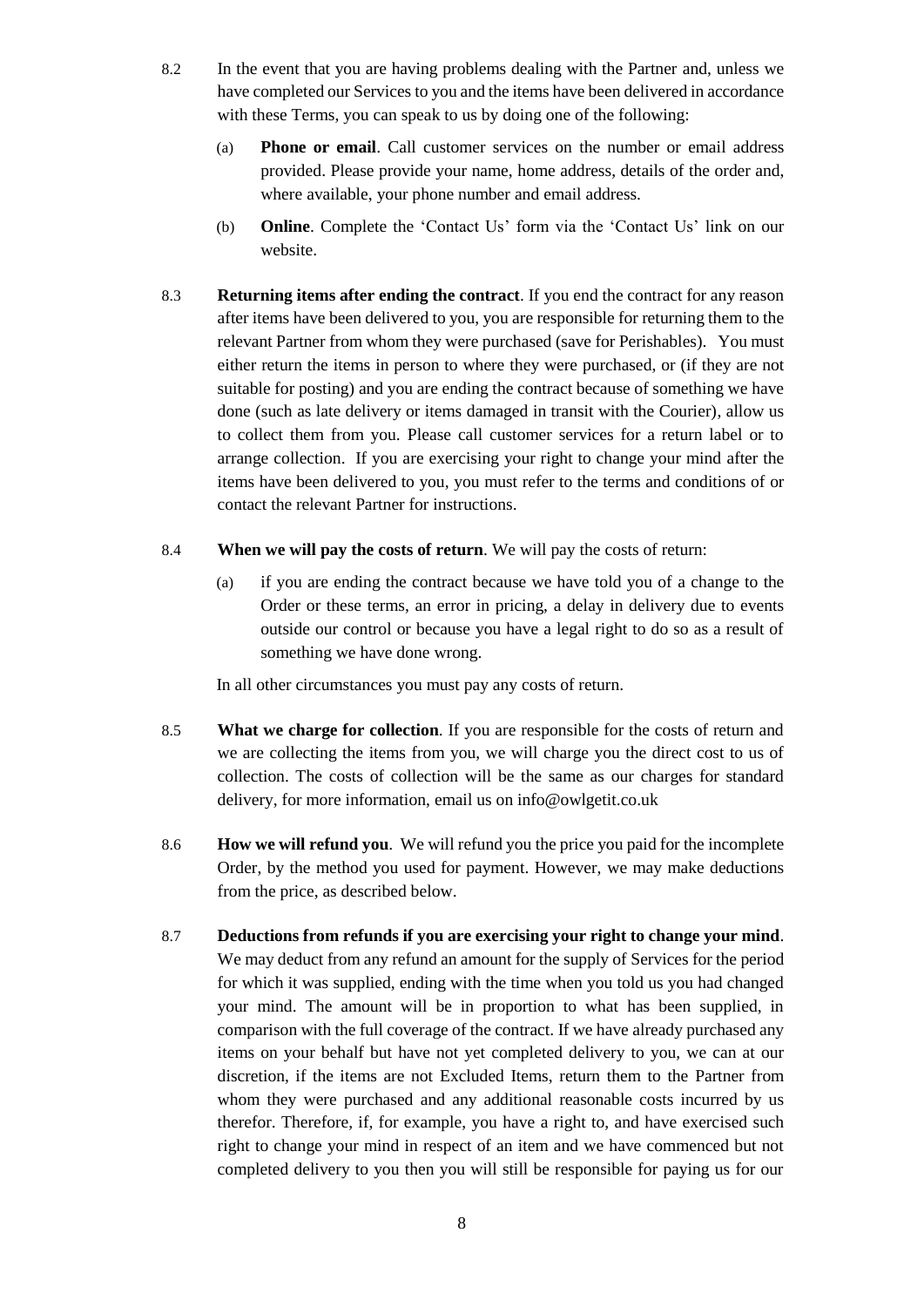Services up to the point where you changed your mind, and if we have to return the items to the Partner for you we will charge you an additional fee to cover our reasonable costs in doing so.

**8.7 When your refund will be made**. We will make any refunds due to you as soon as possible. If you are exercising your right to change your mind then your refund will be made within 7 days of your telling us you have changed your mind

### **9. OUR RIGHTS TO END THE CONTRACT**

- 9.1 **We may end the contract if you break it**. We may end the contract for an Order at any time by writing to you if:
	- (a) you do not make any payment to us when it is due and you still do not make payment within [1] days of us reminding you that payment is due;
	- (b) you do not, within a reasonable time of us asking for it, provide us with information that is necessary for us to provide the Services.
	- (c) you do not, within a reasonable time, allow us to deliver the Order to you or collect it from us;
- 9.2 **You must compensate us if you break the contract**. If we end the contract in the situations set out in clause 9.1 we will refund any money you have paid in advance for Services we have not provided but we may deduct or charge you reasonable compensation for the net costs we will incur as a result of your breaking the contract
- 9.3 **We may withdraw the Services**. We may write to you to let you know that we are going to stop providing the Services. We will let you know at least [1] days in advance of our stopping the supply of the Services and will refund any sums you have paid in advance for Services which will not be provided.

#### **10. IF THERE IS A PROBLEM WITH THE SERVICES**

- 10.1 **How to tell us about problems**. If you have any questions or complaints about our Services, please contact us. You can telephone or email our customer service team at the number or email address we have provided.
- 10.2 **Summary of your legal rights**. We are under a legal duty to supply Services that are in conformity with this contract. See the box [link] for a summary of your key legal rights in relation to the items purchased from the relevant Partner and or the Services provided by us or our Couriers. Nothing in these terms will affect your legal rights.

### **11. PRICE AND PAYMENT**

11.1 **Where to find the price for the Services**. The price of the items and the Courier Services (which both include VAT) will be the price provided to you when you placed your order. We take all reasonable care to ensure that the price of the Services advised to you is correct. However please see clause 11.3 for what happens if we discover an error in the price of your Order.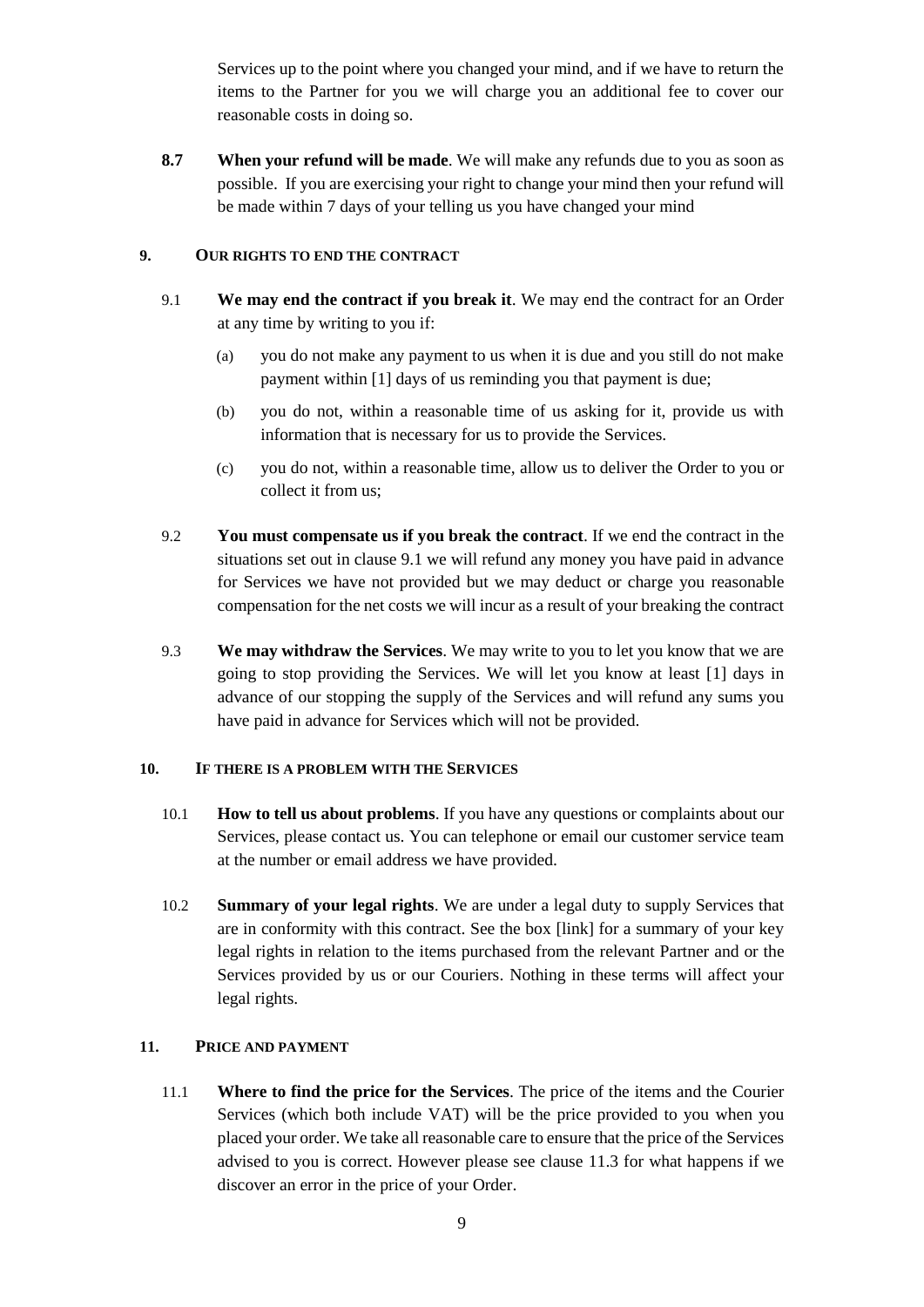- 11.2 **We will pass on changes in the rate of VAT**. If the rate of VAT changes between your order date and the date we supply the Services, we will adjust the rate of VAT that you pay, unless you have already paid for the Order in full before the change in the rate of VAT takes effect.
- 11.3 **What happens if we got the price wrong**. It is always possible that, despite our best efforts, some of the items or Services may be incorrectly priced, it may be that the Partner has changed the price or got it wrong on the Website. Where the correct price at your order date is less than the price we charged you when you made your Order, we will refund the excess. If the correct price when you made your Order is higher than the price you paid, we will contact you for your instructions before we purchase the item on your behalf continue with your Order. If we accept and process your Order where a pricing error is obvious and unmistakeable and could reasonably have been recognised by you as a mispricing, we may end the contract, refund you any sums you have paid save in respect of any Services that have been completed.
- 11.4 **We can charge interest if you pay late**. If you do not make any payment to us by the due date we may charge interest to you on the overdue amount at the rate of [6]% a year above the base lending rate of the Bank of England from time to time. This interest shall accrue on a daily basis from the due date until the date of actual payment of the overdue amount, whether before or after judgment. You must pay us interest together with any overdue amount.
- 11.5 **What to do if you think an invoice is wrong**. If you think an invoice is wrong please contact us promptly to let us know and we will not charge you interest until we have resolved the issue.

#### **12. OUR RESPONSIBILITY FOR LOSS OR DAMAGE SUFFERED BY YOU**

- 12.1 **We are responsible to you for foreseeable loss and damage caused by us**. If we fail to comply with these terms, we are responsible for loss or damage you suffer that is a foreseeable result of our breaking this contract or our failing to use reasonable care and skill, but we are not responsible for any loss or damage that is not foreseeable. Loss or damage is foreseeable if either it is obvious that it will happen or if, at the time the contract was made, both we and you knew it might happen, for example, if you discussed it with us during the sales process.
- 12.2 **We do not exclude or limit in any way our liability to you where it would be unlawful to do so**. This includes liability for death or personal injury caused by our negligence or the negligence of our employees, agents or subcontractors; for fraud or fraudulent misrepresentation; for breach of your legal rights in relation to the Services as summarised at clause 9.2
- 12.3 **When we are liable for damage to your property**. If we are providing services in your property, we will make good any damage to your property caused by us while doing so. However, we are not responsible for the cost of repairing any pre-existing faults or damage to your property that we discover while providing the services.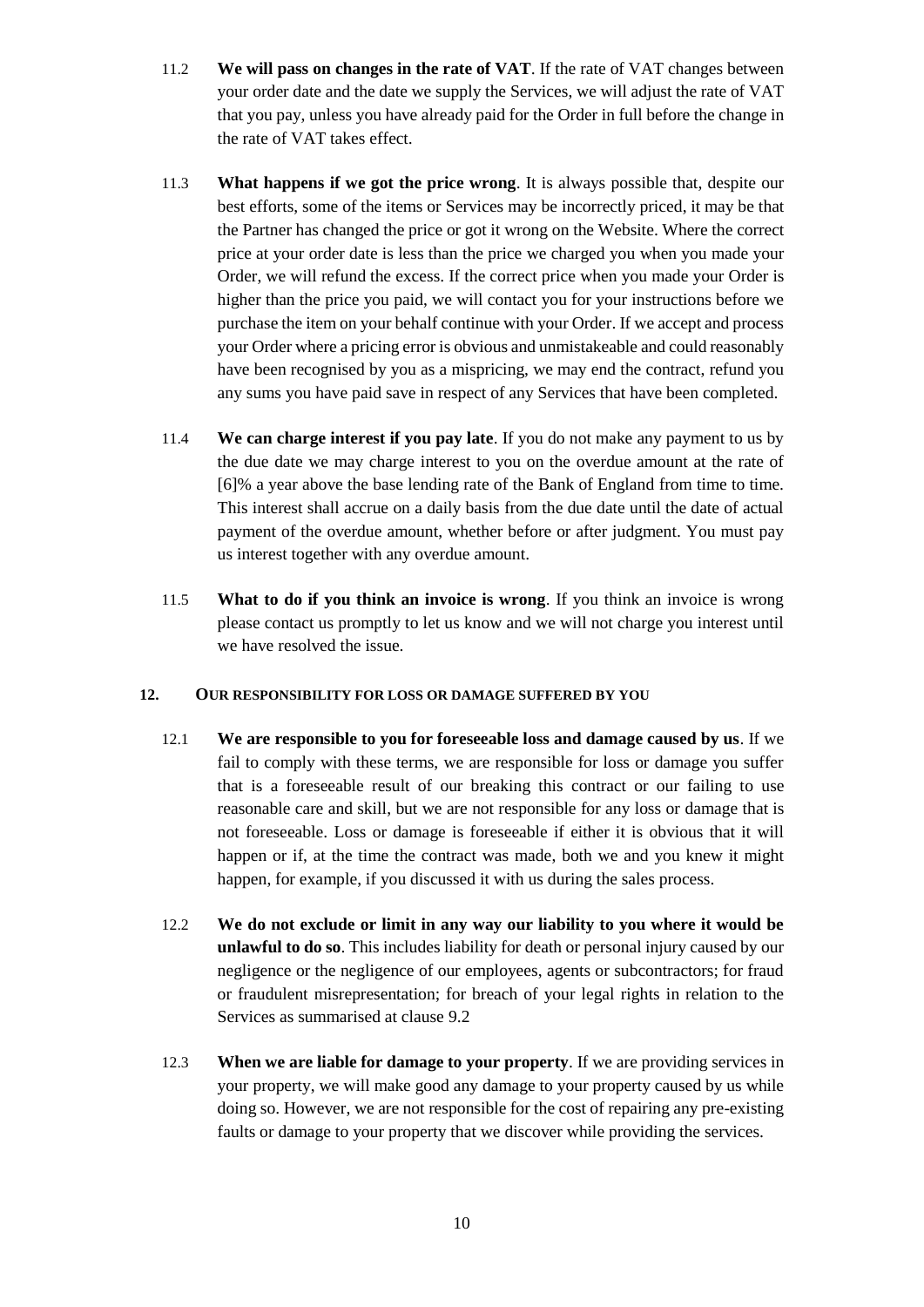- 12.4 **We are not liable for business losses**. We only supply the Services for domestic and private use. If you use the Services for any commercial or business purpose we will have no liability to you for any loss of profit, loss of business, business interruption, or loss of business opportunity.
- 12.5 **Liability for items sold to you by us on behalf of a Partner:** We shall not be responsible and shall have no liability for the quality of the items delivered by our Couriers and you will need to take up any such issues with the relevant Partner.

### **13. HOW WE MAY USE YOUR PERSONAL INFORMATION**

- 13.1 **How we will use your personal information**. We will use the personal information you provide to us:
	- (a) to supply the Services to you;
	- (b) to process your payment for the Services; and
	- (c) if you agreed to this during the order process, to give you information about similar products that we provide, but you may stop receiving this at any time by contacting us.

### 13.2 **We will only give your personal information to other third parties where the law either requires or allows us to do so**.

### **14. OTHER IMPORTANT TERMS**

- 14.1 **We may transfer this agreement to someone else**. We may transfer our rights and obligations under these terms to another organisation. We will always tell you in writing if this happens and we will ensure that the transfer will not affect your rights under the contract.
- 14.2 **You need our consent to transfer your rights to someone else**. You may only transfer your rights or your obligations under these terms to another person if we agree to this in writing.
- 14.3 **Nobody else has any rights under this contract**. This contract is between you and us. No other person shall have any rights to enforce any of its terms. Save where we need to liaise with a Partner in respect of items we sell on their behalf, neither of us will need to get the agreement of any other person in order to end the contract or make any changes to these terms.
- 14.4 **If a court finds part of this contract illegal, the rest will continue in force**. Each of the paragraphs of these terms operates separately. If any court or relevant authority decides that any of them are unlawful, the remaining paragraphs will remain in full force and effect.
- 14.5 **Even if we delay in enforcing this contract, we can still enforce it later**. If we do not insist immediately that you do anything you are required to do under these terms, or if we delay in taking steps against you in respect of your breaking this contract, that will not mean that you do not have to do those things and it will not prevent us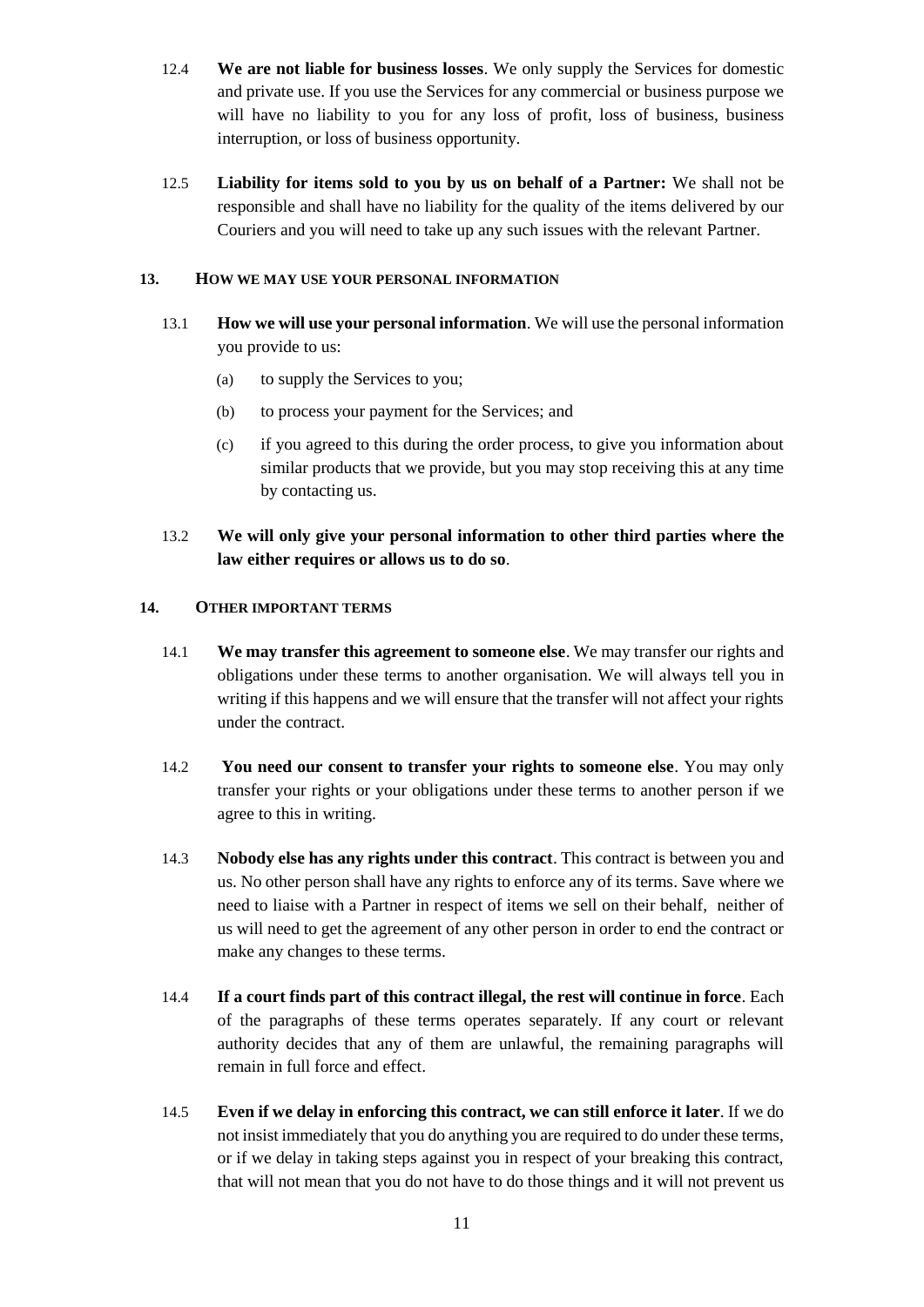taking steps against you at a later date. For example, if you miss a payment and we do not chase you but we continue to provide the Services, we can still require you to make the payment at a later date.

14.6 **Which laws apply to this contract and where you may bring legal proceedings**. These terms are governed by English law and you can bring legal proceedings in respect of the products in the English courts. If you live in Scotland you can bring legal proceedings in respect of the products in either the Scottish or the English courts. If you live in Northern Ireland you can bring legal proceedings in respect of the products in either the Northern Irish or the English courts.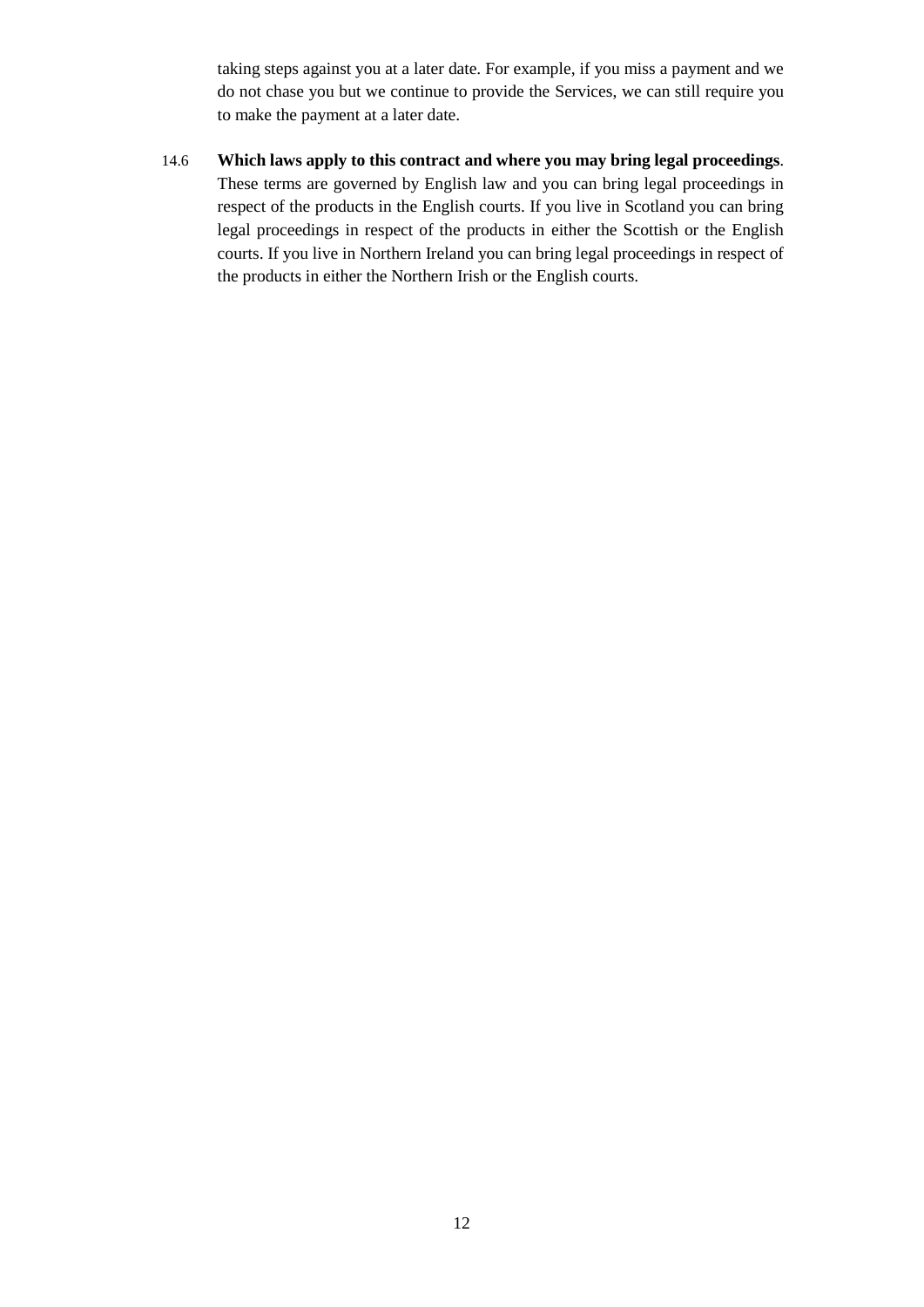*(Complete and return this form only if you wish to withdraw from the contract)*

To Owl Get It Limited, 5 Kingsley Street, Leicester, LE2 6DY *[TELEPHONE NUMBER AND, WHERE AVAILABLE, FAX NUMBER AND E-MAIL ADDRESS TO BE INSERTED]*

I/We [\*] hereby give notice that I/We [\*] cancel my/our [\*] contract of sale of the following goods [\*]

Ordered on [\*]/received on [\*],

Name of consumer(s),

Address of consumer(s),

Signature of consumer(s) (only if this form is notified on paper),

Date

[\*] Delete as appropriate © Crown copyright 2013.

#### **Summary of your key legal rights – Services**

This is a summary of your key legal rights. These are subject to certain exceptions. For detailed information please visit the Citizens Advice website www.adviceguide.org.uk or call 03454 04 05 06.

The Consumer Rights Act 2015 says if you have purchased services:

you can ask us to repeat or fix a service if it's not carried out with reasonable care and skill, or get some money back if we can't fix it.

if you haven't agreed a price beforehand, what you're asked to pay must be reasonable.

if you haven't agreed a time beforehand, it must be carried out within a reasonable time.

See also Exercising your right to change your mind (Consumer Contracts Regulations 2013).

#### **Summary of your key legal rights – Goods**